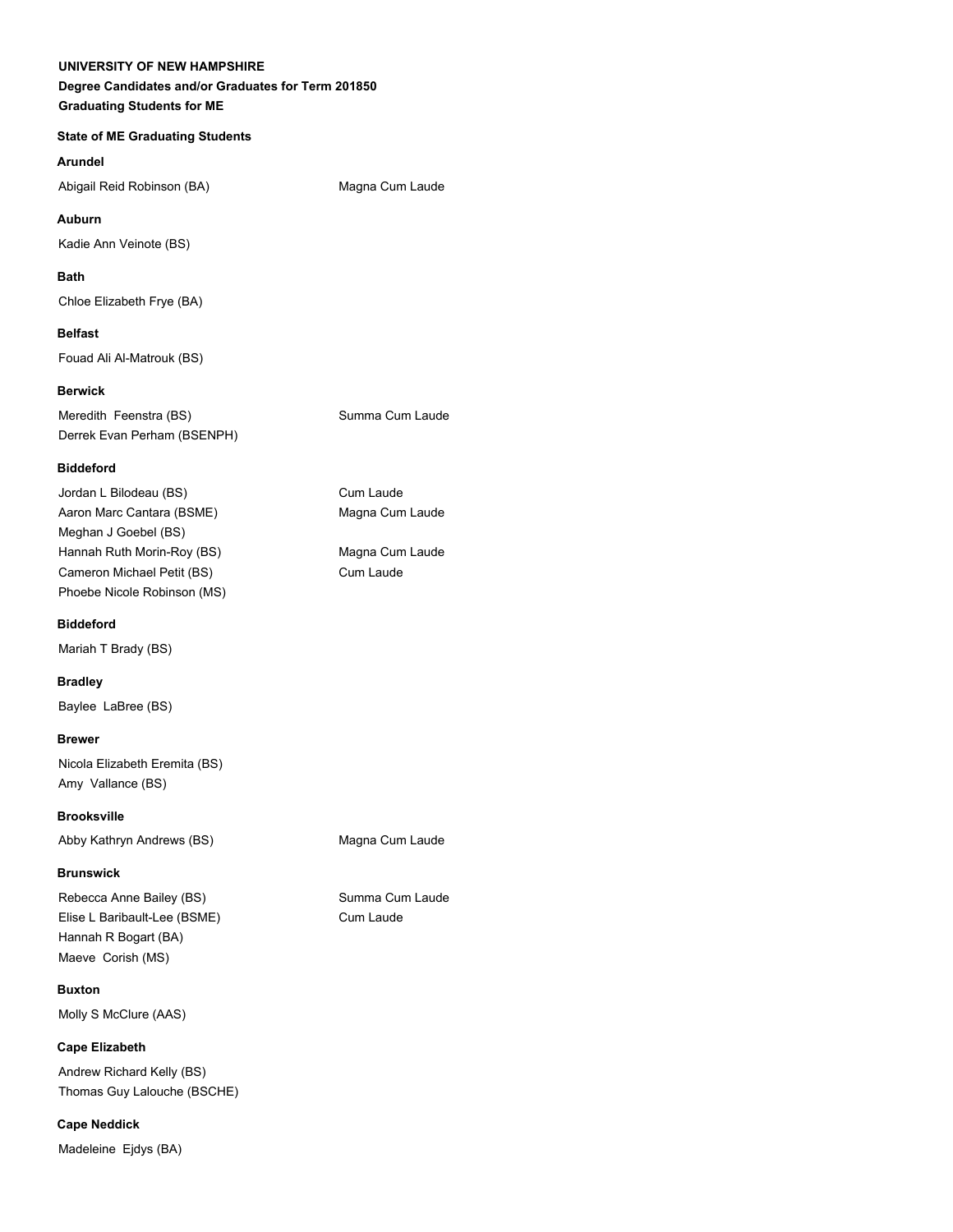**UNIVERSITY OF NEW HAMPSHIRE Degree Candidates and/or Graduates for Term 201850 Graduating Students for ME State of ME Graduating Students Chapman** Bridgette Kikniknan Carrier (BS) Cum Laude **Cumberland Center** Zakary Richard Novak (BS) **Cumberland Foreside** Anna Rebecca Peaslee (BS) Summa Cum Laude **Dayton** Lindsey Anne Hall (BA) Summa Cum Laude Alycia Hackemer Loshaw (AAS) Honors **Durham** James K Rudolph (BA) Summa Cum Laude **Eliot** Elliott Richard Greene (BA) Magna Cum Laude Sydney L Jackman (BA) Summa Cum Laude Joshua Thomas Piper (BSIT) Logan Smith (BS) **Ellsworth** Sarah Shelton (BS) Cum Laude **Fairfield** Bradford Robert Wilbur (BA) **Falmouth** Ava Rebekah Demer (BS) Magna Cum Laude Ruth Elizabeth Smith (BS) Cum Laude **Fort Kent** Lauren Doak (MS) **Freeport** Maggie Caroline Davis (BS) **Fryeburg** Reese Tyler Greaney (AAS) High Honors **Gorham** Kathleen Pigeon (MBA) Ashley Renee Woodbury (BS) **Gray** Ashley Nicole Moreau (BS) Summa Cum Laude **Greene** Montana Lin Drinkwater (BS) Magna Cum Laude **Hampden** Sarah Ashley Richards (BS)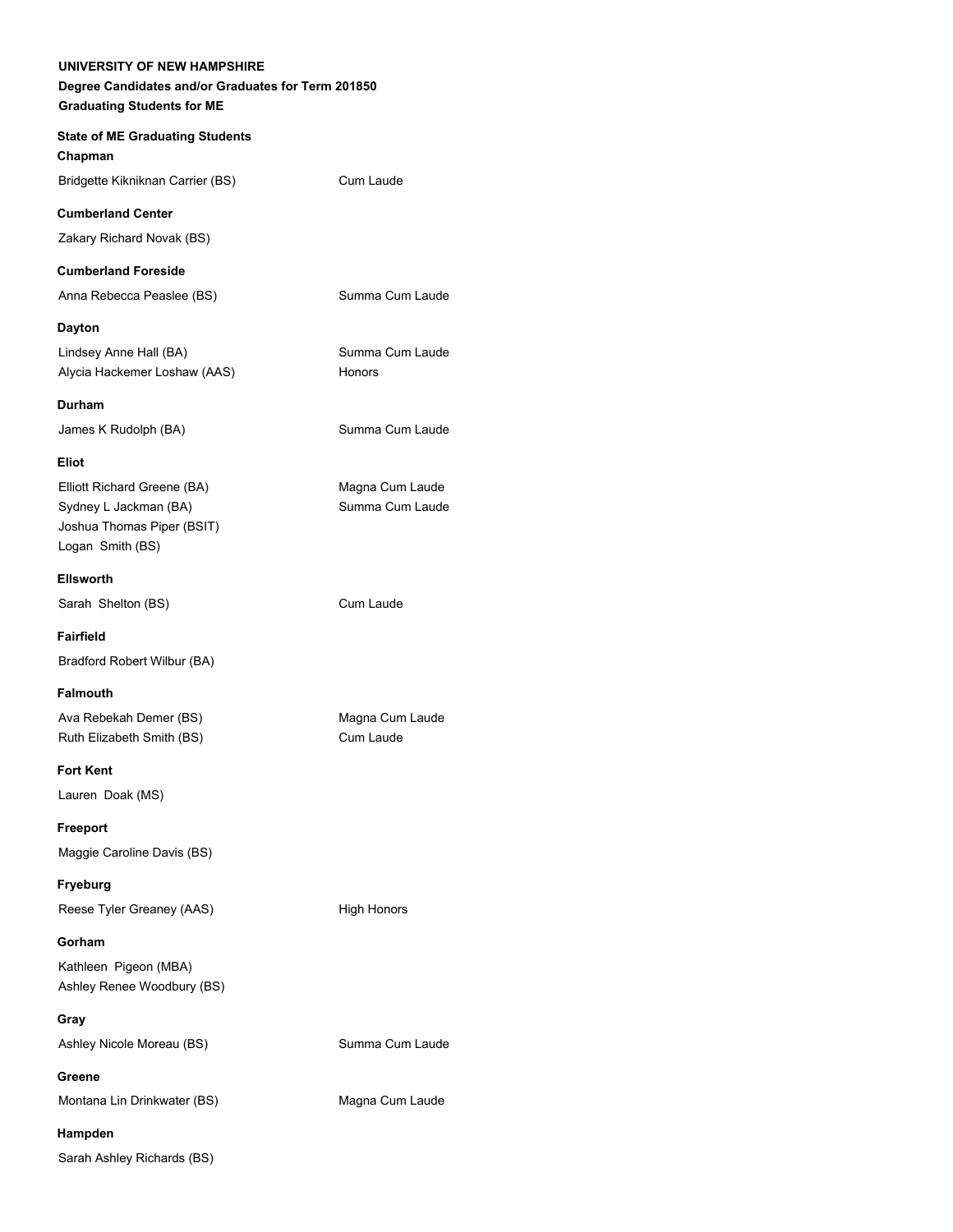| UNIVERSITY OF NEW HAMPSHIRE<br>Degree Candidates and/or Graduates for Term 201850 |                 |
|-----------------------------------------------------------------------------------|-----------------|
| <b>Graduating Students for ME</b>                                                 |                 |
| <b>State of ME Graduating Students</b>                                            |                 |
| Hampden<br><b>Holden</b>                                                          |                 |
| Delaney Anne Davis (BS)                                                           | Summa Cum Laude |
| <b>Hollis</b>                                                                     |                 |
| Megan Marie Morash (BS)                                                           |                 |
| <b>Islesboro</b>                                                                  |                 |
| Ian Michael Barrett Davis (BS)                                                    |                 |
| Kennebunk                                                                         |                 |
| Melissa May Ferris (BS)                                                           | Summa Cum Laude |
| Kristin Elizabeth Wiewel (BA)                                                     | Magna Cum Laude |
| Kennebunkport                                                                     |                 |
| Emileigh Glode (BA)                                                               |                 |
| <b>Kittery</b>                                                                    |                 |
| Craig Smith (BS)                                                                  |                 |
| Lebanon                                                                           |                 |
| Christopher Ziadeh (BSENSC)                                                       | Cum Laude       |
| Lewiston                                                                          |                 |
| Kristen Linda Olko (AAS)                                                          |                 |
| Lyman                                                                             |                 |
| Kayla Elizabeth Carlisle (BS)                                                     |                 |
| <b>Monmouth</b>                                                                   |                 |
| Sherman Carlton Spears (BA)                                                       | Cum Laude       |
| <b>North Berwick</b>                                                              |                 |
| Jeffrey Michael Anderson (BS)                                                     |                 |
| Carsten Kocek (BS)                                                                | Summa Cum Laude |
| Serena Brooke Lockhart (BA)<br>Crystal Normand (MBA)                              | Magna Cum Laude |
| North Waterboro                                                                   |                 |
| Kiley Brooke Kennedy (BS)                                                         | Cum Laude       |
|                                                                                   |                 |
| <b>North Yarmouth</b><br>Celia DeWolfe (BA)                                       |                 |
|                                                                                   |                 |
| <b>Oakfield</b>                                                                   | Cum Laude       |
| Taylor Kassandra Desmond (BS)                                                     |                 |
| Orland                                                                            |                 |
| Mason L Trumble (MS)                                                              |                 |
| Pemaquid                                                                          |                 |
| Norma Lee Kindell-Leeman (BS)                                                     |                 |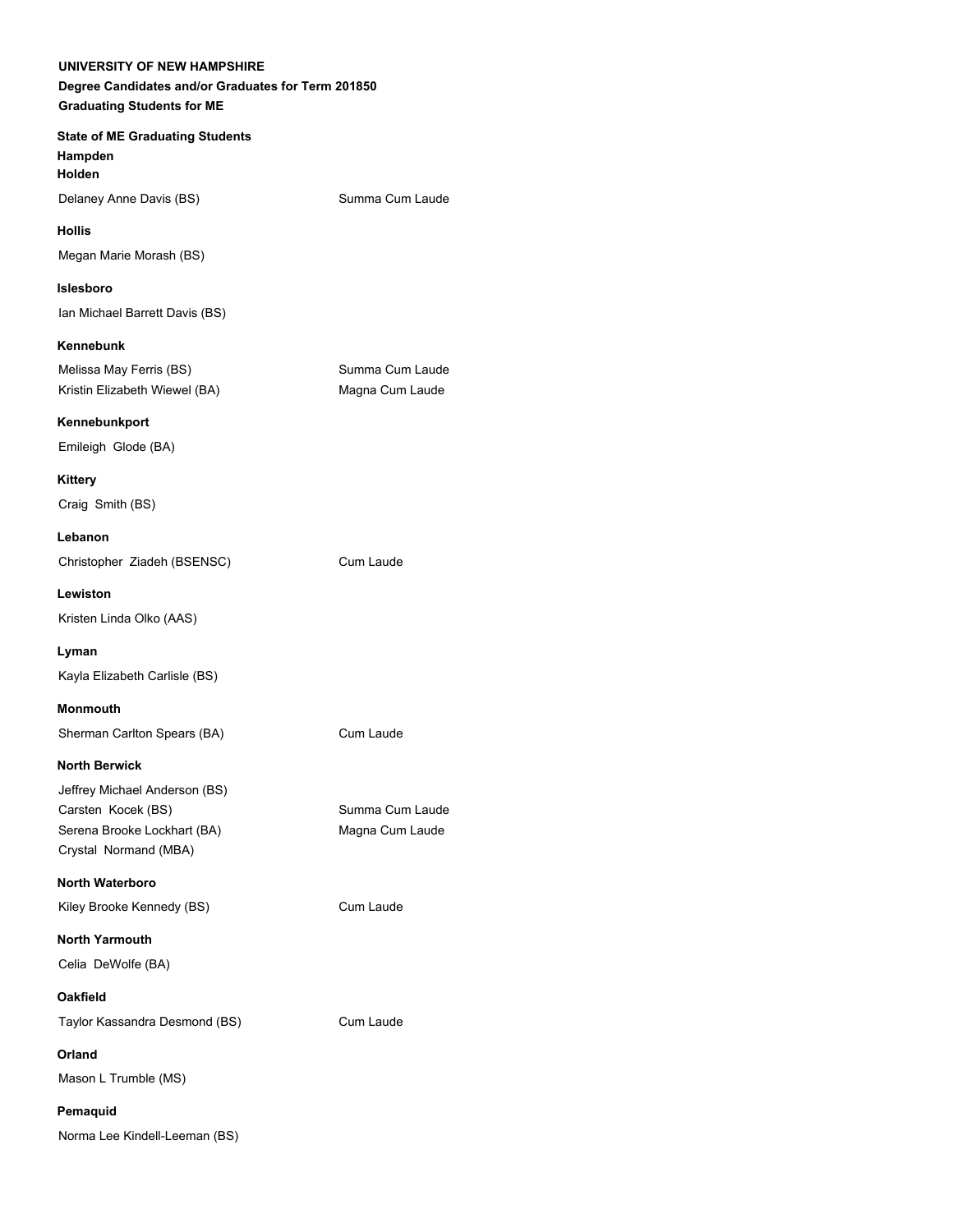# **UNIVERSITY OF NEW HAMPSHIRE Degree Candidates and/or Graduates for Term 201850 Graduating Students for ME**

# **State of ME Graduating Students Phillips**

Sally Alexis Stevens (AAS)

## **Pittsfield**

Ryan Aaron Engelhardt (BS) Summa Cum Laude

#### **Portland**

Benjamin Arthur Allen (BS) Griffin Henry Asbury (BA) Catia Bayda (BS) Magna Cum Laude Sumner Biddle Bright (BA) Cum Laude Kelvin Hyuk Cho (BS) Claire K. Eaton (MS) Camille Seme Kirongozi (BA) Jamie Marie Lowery (DNP) Jules Cesar Ntsinzi (MA) Joseph Dominic Pirone (BA) Magna Cum Laude Natasha Marie Richardson (BS) Magna Cum Laude Elizabeth Lynn Victor (BS) Magna Cum Laude

#### **Raymond**

Katelyn Nicole Dudley (BSME) McKenzie Hope Larson (MAT)

#### **Saco**

Justin Curtis Boucher (MBA) Jordan Todd Coulombe (PHD) Nicholas William Cronin (BS) Logan Scott Hoffman (BS) Magna Cum Laude Ben T Patterson (BS)

#### **Sanford**

Chase M Eldredge (BSME) Corey Stephen McCullough (PHD) Tanner R McFarland (MBA)

#### **Scarborough**

Ibrahim Nather Al-Musawi (BSCHE) Magna Cum Laude Mark Geoffrey Coleman (BS) Nicole O'Leary (BS) Cum Laude

#### **South Berwick**

Julian Edward Gale (BA) Summa Cum Laude Megan Ann McDonald (BA) Cum Laude Grace Merritt Smith (BA) Magna Cum Laude Matthew Richard Willett (MBA)

#### **South Portland**

Nicholas James Bevilacqua (BS) Kyndra Lori McKenzie (BS)

#### **Southwest Harbor**